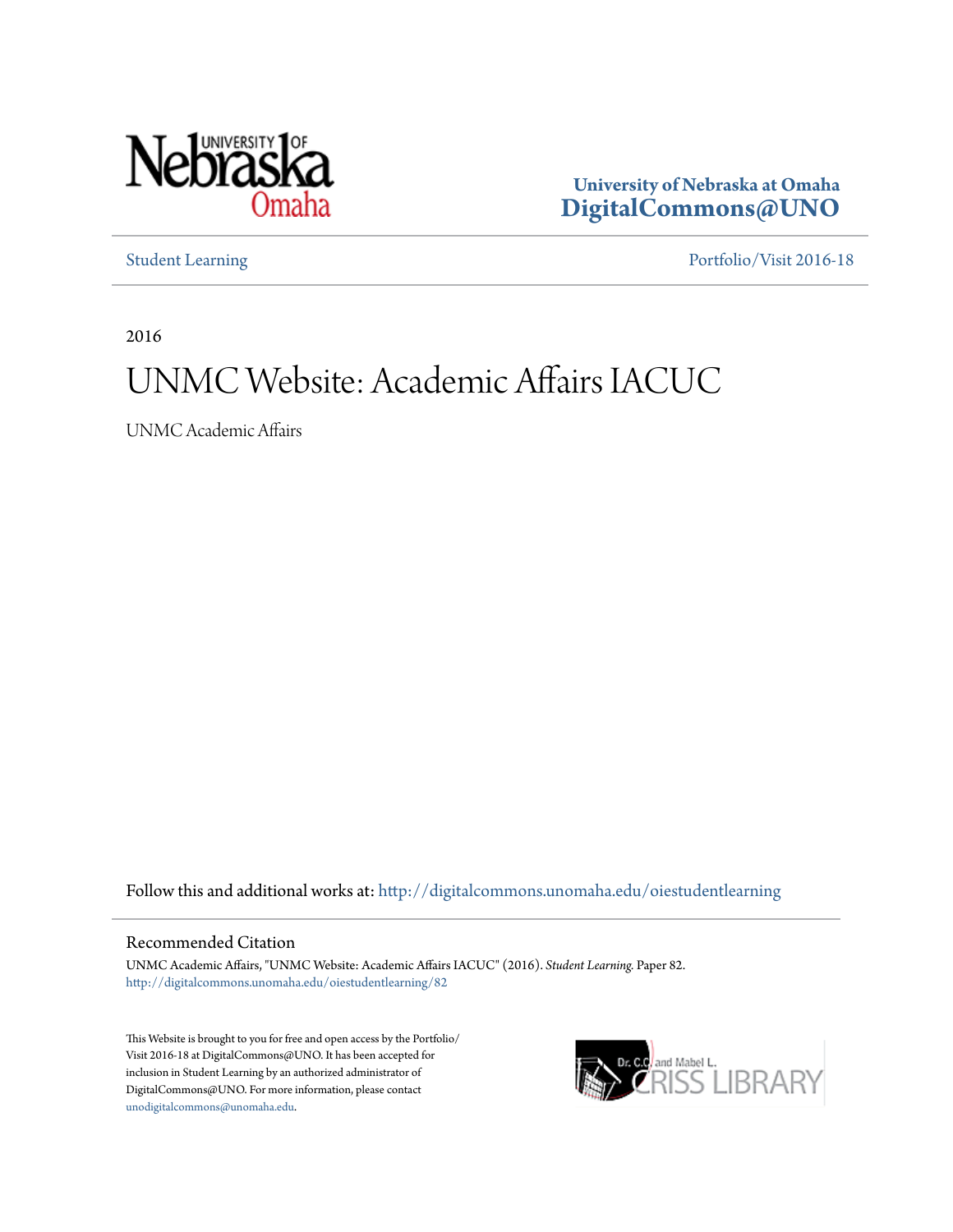

## **ACADEMIC AFFAIRS**  INSTITUTIONAL ANIMAL CARE AND USE COMMITTEE (IACUC)



Contact Us UNMCIACUC 987830 Nebraska Medical **Center**  Omaha, NE 68198-7830

Phone: 402-559-6046 Fax: 402-559-3300

Email

The primary function of the IACUC is to assist our faculty, students and staff in upholding UNMC and UNO's determination to assure the finest care and most humane utilization of our laboratory animals. To this end, every research, testing and teaching project involving the use of a live vertebrate animal must be reviewed and approved by the IACUC prior to initiation.

The IACUC, therefore, shares with the investigator the responsibility for the ethical decisions made regarding care and use of animals. The investigator, however, assumes the principal responsibility, and it is the investigator as well as the other personnel involved in the care and use of animals that ultimately assures the fulfillment of the institutional commitment to the values established by federal agencies and the continuance of animal-based research at UNMC and UNO.

### Quick Links

Comparative Medicine

Institutional Biosafety Committee (IBC)

Sponsored Programs Administration (SPA)

Institutional Review Board (IRB)

Critical points to Consider During Preparation of the Application

Submission Deadlines

### **Veterinary Emergency**

**Contact a veterinarian in the**  following **order:** 

Dr. Noel Johnson 402-616-9613 Dr. Tami Wells 402-657-1489 Dr. Steve Dixon 402-660-5924

You may also call the UNMC **Security** Dispatch Operator **at**  402-559-5111 and have them **contact the Veterinarian On**  Call".

You may also call the Nebraska Medicine Operator at 402-559- 4000 and ask them to contact the "Veterinarian On Call."

#### **Comparative Medicine**

Administrative Offices - Call 402-559-4034 during normal work hours 7:30 AM to 4:00 PM Monday through Friday.

#### **BREAKTHROUGHS FOR LIFE.** Explore

University of Nebraska Medical Center About Us

UNMC.edu

Quick Links

Blackboard Intranet

Follow Us **f D**   $\frac{1}{2}$   $\frac{1}{2}$   $\frac{1}{2}$